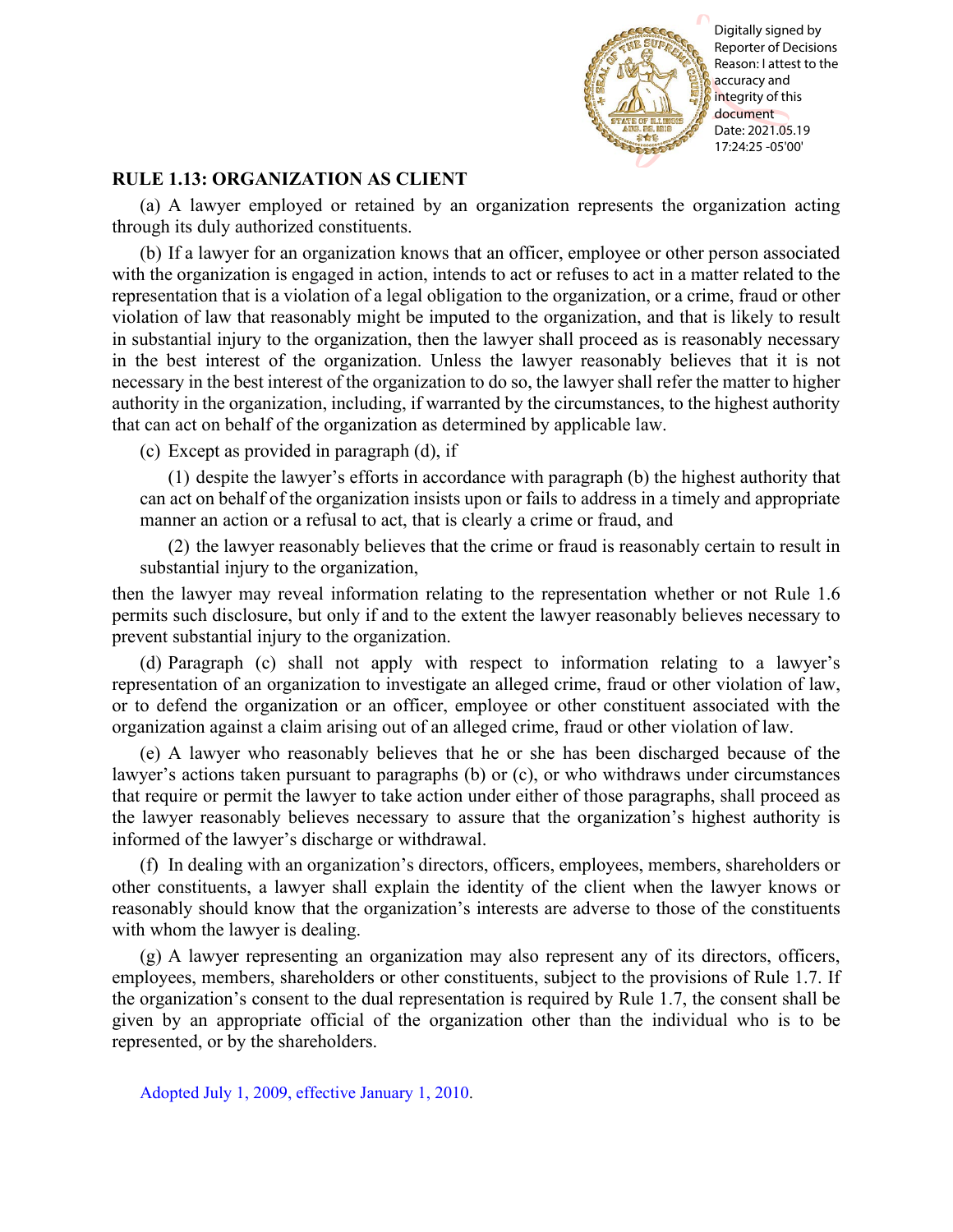#### **Comment**

# **The Entity as the Client**

[1] An organizational client is a legal entity, but it cannot act except through its officers, directors, employees, shareholders and other constituents. Officers, directors, employees and shareholders are the constituents of the corporate organizational client. The duties defined in this Comment apply equally to unincorporated associations. "Other constituents" as used in this Comment means the positions equivalent to officers, directors, employees and shareholders held by persons acting for organizational clients that are not corporations.

[2] When one of the constituents of an organizational client communicates with the organization's lawyer in that person's organizational capacity, the communication is protected by Rule 1.6. Thus, by way of example, if an organizational client requests its lawyer to investigate allegations of wrongdoing, interviews made in the course of that investigation between the lawyer and the client's employees or other constituents are covered by Rule 1.6. This does not mean, however, that constituents of an organizational client are the clients of the lawyer. The lawyer may not disclose to such constituents information relating to the representation except for disclosures explicitly or impliedly authorized by the organizational client in order to carry out the representation or as otherwise permitted by Rule 1.6.

[3] When constituents of the organization make decisions for it, the decisions ordinarily must be accepted by the lawyer even if their utility or prudence is doubtful. Decisions concerning policy and operations, including ones entailing serious risk, are not as such in the lawyer's province. Paragraph (b) makes clear, however, that when the lawyer knows that the organization is likely to be substantially injured by action of an officer or other constituent that violates a legal obligation to the organization or is a crime, fraud or other violation of law that might be imputed to the organization, the lawyer must proceed as is reasonably necessary in the best interest of the organization. As defined in Rule 1.0(f), knowledge can be inferred from circumstances, and a lawyer cannot ignore the obvious.

[4] In determining how to proceed under paragraph (b), the lawyer should give due consideration to the seriousness of the misconduct and its consequences, the responsibility in the organization and the apparent motivation of those involved, the policies of the organization concerning such matters, and any other relevant considerations. Ordinarily, referral to a higher authority would be necessary. In some circumstances, however, it may be appropriate for the lawyer to ask the constituent to reconsider the matter; for example, if the circumstances involve a constituent's innocent misunderstanding of law and subsequent acceptance of the lawyer's advice, the lawyer may reasonably conclude that the best interest of the organization does not require that the matter be referred to higher authority. If a constituent persists in conduct contrary to the lawyer's advice, it will be necessary for the lawyer to take steps to have the matter reviewed by a higher authority in the organization. If the matter is of sufficient seriousness and importance or urgency to the organization, referral to higher authority in the organization may be necessary even if the lawyer has not communicated with the constituent. Any measures taken should, to the extent practicable, minimize the risk of revealing information relating to the representation to persons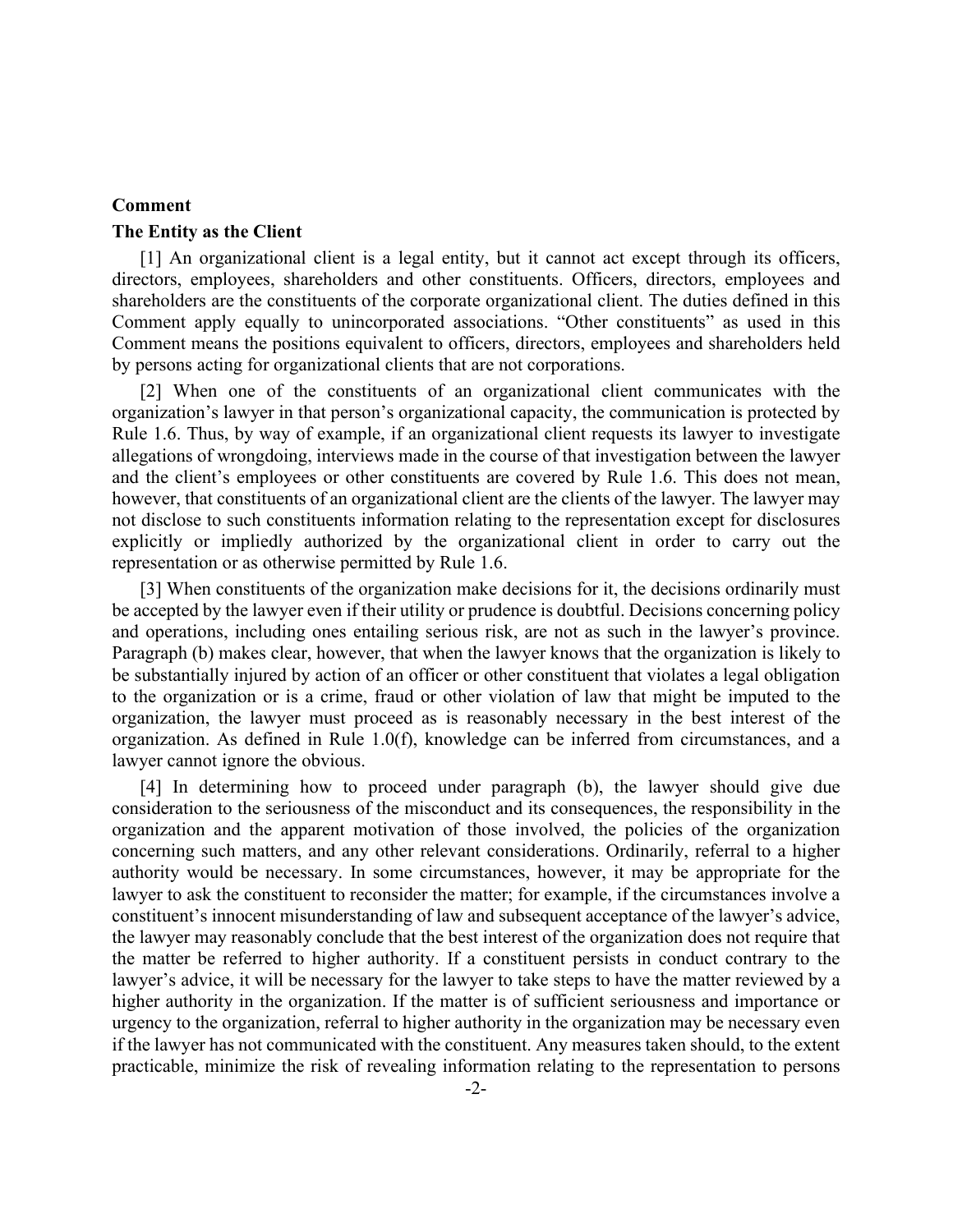outside the organization. Even in circumstances where a lawyer is not obligated by Rule 1.13 to proceed, a lawyer may bring to the attention of an organizational client, including its highest authority, matters that the lawyer reasonably believes to be of sufficient importance to warrant doing so in the best interest of the organization.

[5] Paragraph (b) also makes clear that when it is reasonably necessary to enable the organization to address the matter in a timely and appropriate manner, the lawyer must refer the matter to higher authority, including, if warranted by the circumstances, the highest authority that can act on behalf of the organization under applicable law. The organization's highest authority to whom a matter may be referred ordinarily will be the board of directors or similar governing body. However, applicable law may prescribe that under certain conditions the highest authority reposes elsewhere, for example, in the independent directors of a corporation.

#### **Relation to Other Rules**

[6] The authority and responsibility provided in this Rule are concurrent with the authority and responsibility provided in other Rules. In particular, this Rule does not limit or expand the lawyer's responsibility under Rules 1.8, 1.16, 3.3 or 4.1. Paragraph (c) of this Rule supplements Rule 1.6(b) by providing an additional basis upon which the lawyer may reveal information relating to the representation, but does not modify, restrict, or limit the provisions of Rule 1.6(b). Under Paragraph (c) the lawyer may reveal such information only when the organization's highest authority insists upon or fails to address threatened or ongoing action that is clearly a crime or fraud, and then only to the minimum extent the lawyer reasonably believes necessary to prevent reasonably certain substantial injury to the organization. It is not necessary that the lawyer's services be used in furtherance of the crime or fraud, but it is required that the matter be related to the lawyer's representation of the organization. If the lawyer's services are being used by an organization to further a crime or fraud by the organization, Rules  $1.6(b)(1)$ ,  $1.6(b)(2)$  or  $1.6(b)(3)$ may permit the lawyer to disclose confidential information. In such circumstances Rule 1.2(d) may also be applicable, in which event, withdrawal from the representation under Rule 1.16(a)(1) may be required. Because the lawyer may reveal information relating to the representation outside the organization under paragraph (c) only in circumstances involving a crime or fraud, the lawyer may be required to act under paragraph (b) in situations that arise out of violations of law that do not constitute a crime or fraud even though disclosure outside the organization would not be permitted by paragraph (c).

[7] Paragraph (d) makes clear that the authority of a lawyer to disclose information relating to a representation in circumstances described in paragraph (c) does not apply with respect to information relating to a lawyer's engagement by an organization to investigate an alleged violation of law or to defend the organization or an officer, employee or other person associated with the organization against a claim arising out of an alleged crime, fraud or other violation of law. This is necessary in order to enable organizational clients to enjoy the full benefits of legal counsel in conducting an investigation or defending against a claim.

[8] A lawyer who reasonably believes that he or she has been discharged because of the lawyer's actions taken pursuant to paragraph (b) or (c), or who withdraws in circumstances that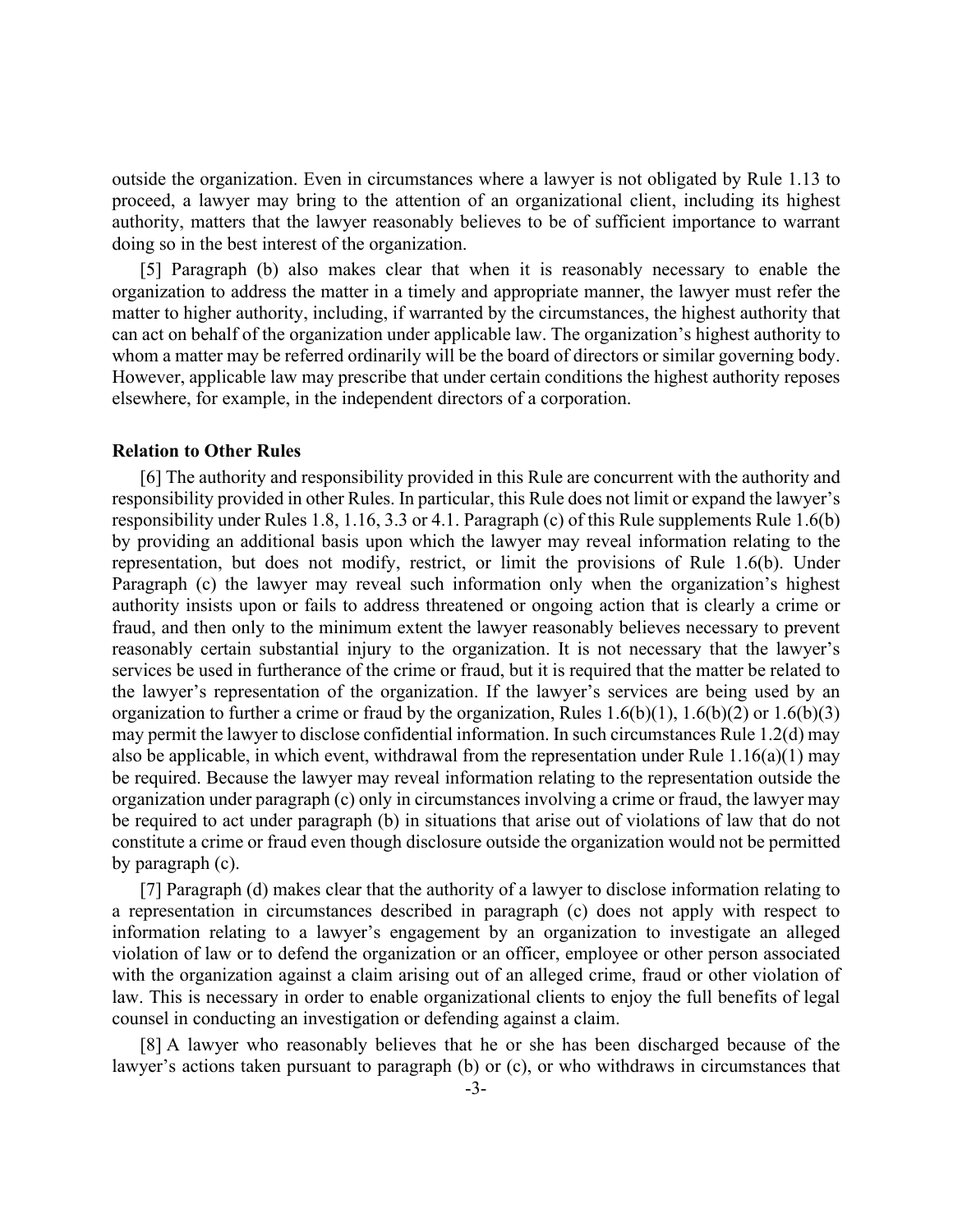require or permit the lawyer to take action under either of these paragraphs, must proceed as the lawyer reasonably believes necessary to assure that the organization's highest authority is informed of the lawyer's discharge or withdrawal, and what the lawyer reasonably believes to be the basis for his or her discharge or withdrawal.

## **Government Agency**

[9] The duty defined in this Rule applies to governmental organizations. Defining precisely the identity of the client and prescribing the resulting obligations of such lawyers may be more difficult in the government context and is a matter beyond the scope of these Rules. See Scope [18]. Although in some circumstances the client may be a specific agency, it may also be a branch of government, such as the executive branch, or the government as a whole. For example, if the action or failure to act involves the head of a bureau, either the department of which the bureau is a part or the relevant branch of government may be the client for purposes of this Rule. Moreover, in a matter involving the conduct of government officials, a government lawyer may have authority under applicable law to question such conduct more extensively than that of a lawyer for a private organization in similar circumstances. Thus, when the client is a governmental organization, a different balance may be appropriate between maintaining confidentiality and assuring that the wrongful act is prevented or rectified, for public business is involved. In addition, duties of lawyers employed by the government or lawyers in military service may be defined by statutes and regulation. This Rule does not limit that authority. See Scope.

#### **Clarifying the Lawyer's Role**

[10] There are times when the organization's interest may be or become adverse to those of one or more of its constituents. In such circumstances the lawyer should advise any constituent, whose interest the lawyer finds adverse to that of the organization of the conflict or potential conflict of interest, that the lawyer cannot represent such constituent, and that such person may wish to obtain independent representation. Care must be taken to assure that the individual understands that, when there is such adversity of interest, the lawyer for the organization cannot provide legal representation for that constituent individual, and that discussions between the lawyer for the organization and the individual may not be privileged.

[11] Whether such a warning should be given by the lawyer for the organization to any constituent individual may turn on the facts of each case.

## **Dual Representation**

[12] Paragraph (g) recognizes that a lawyer for an organization may also represent a principal officer or major shareholder.

## **Derivative Actions**

[13] Under generally prevailing law, the shareholders or members of a corporation may bring